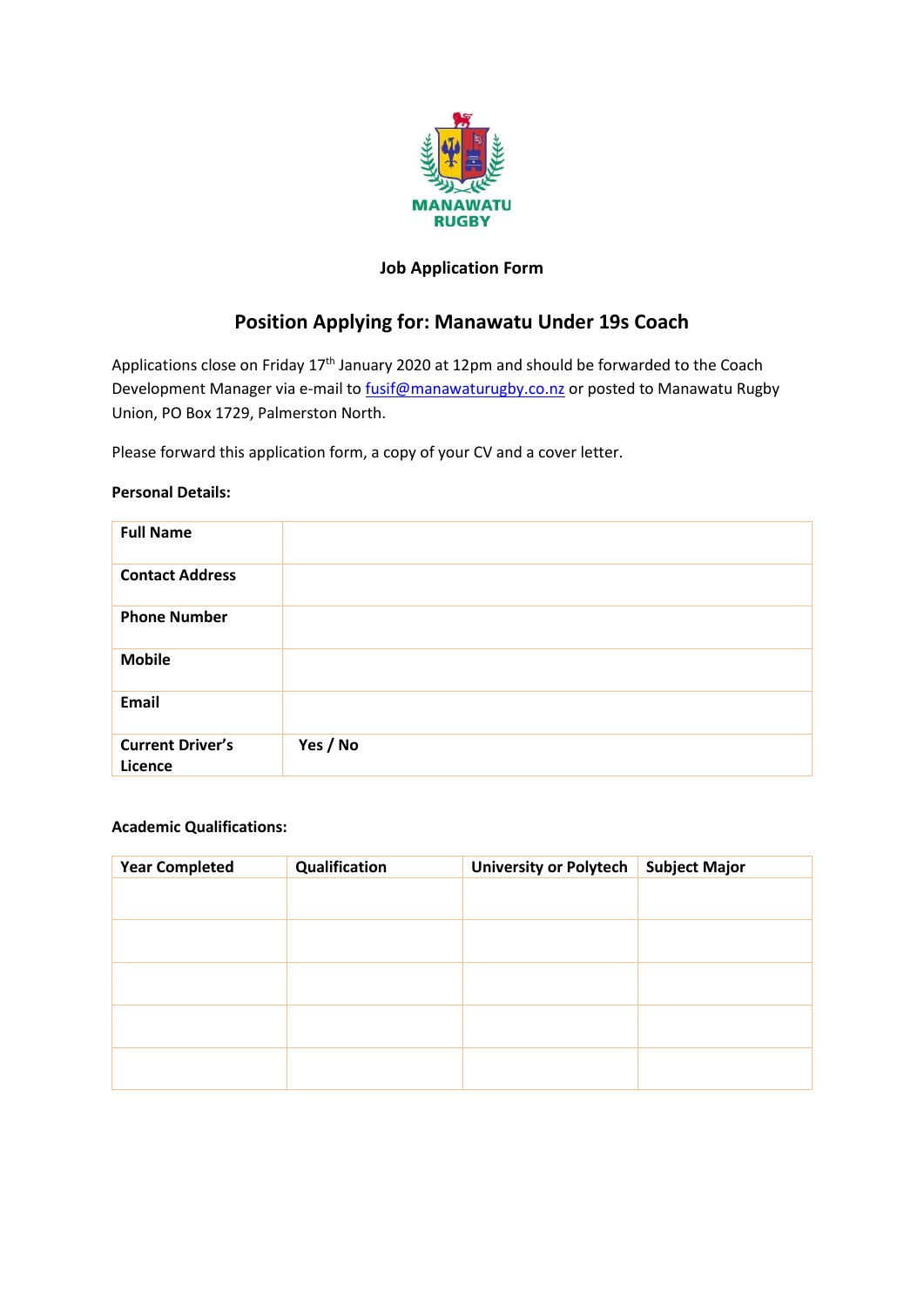### **Other Qualifications/Professional Memberships relevant to the position:**

## **Residency/Citizenship:**

| Are you legally entitled to work in New<br>Zealand?                                                                                                                                                   | <b>YES</b>         | <b>NO</b> |  |
|-------------------------------------------------------------------------------------------------------------------------------------------------------------------------------------------------------|--------------------|-----------|--|
| If you are legally entitled to work because<br>you have a permit, please indicate when<br>that permit expires. If successful with your<br>application, we will request a copy of your<br>work permit. | <b>Expiry Date</b> |           |  |

### **Recent Employment Experience:**

| <b>Current/most recent</b><br>employer: |  |
|-----------------------------------------|--|
| <b>Position held:</b>                   |  |
| <b>Nature of business:</b>              |  |
| Notice period required:                 |  |
| Period of employment / dates:           |  |
| Reason for leaving or wanting           |  |
| to leave:                               |  |

## **Recent duties/tasks relevant to position:**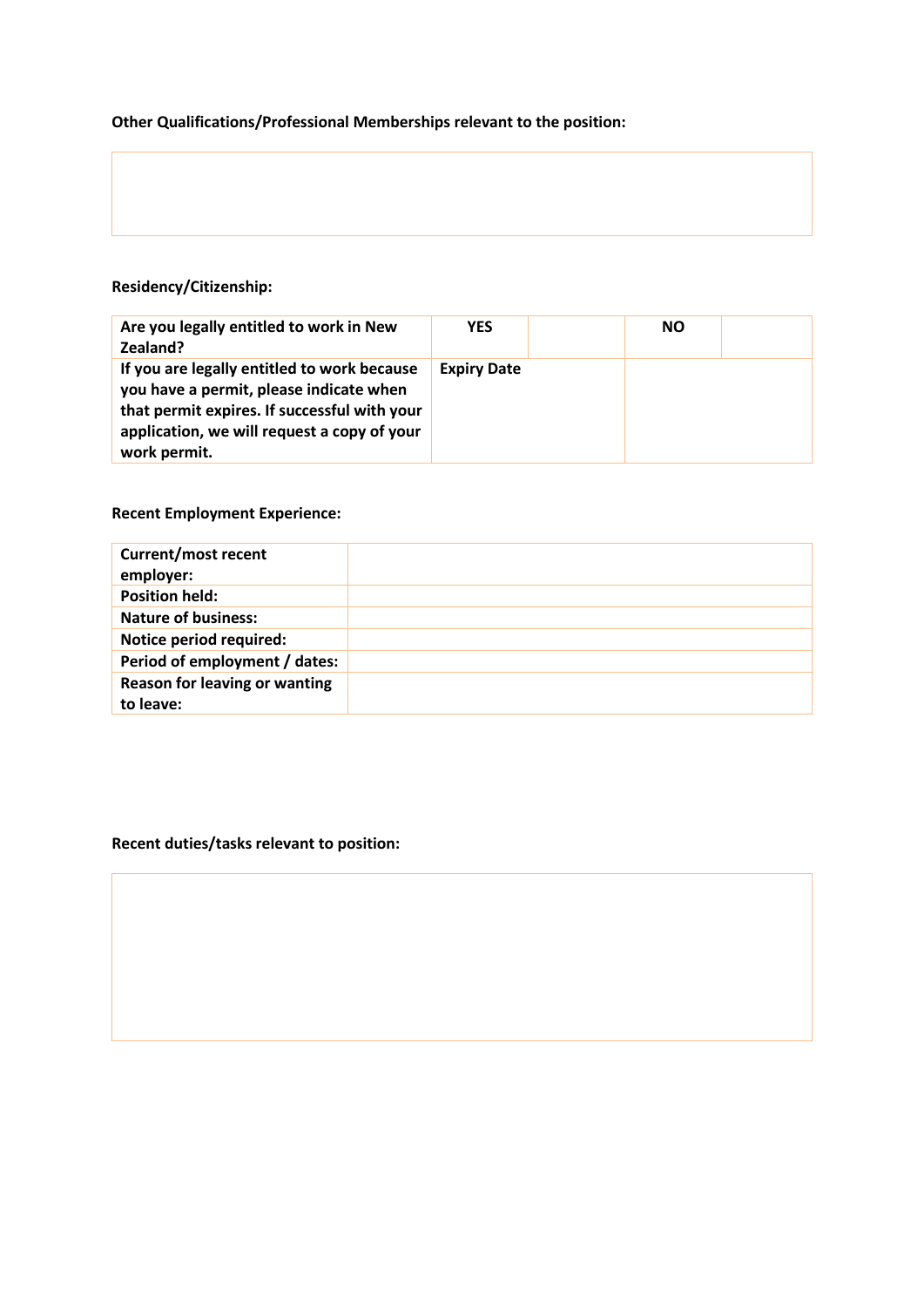**Provide details of computer experience/knowledge etc. and names of software you are competent in using.**



#### **Consent to contact referees:**

**I hereby authorise the Manawatu Rugby Union to contact the following individuals, who I nominate as my referees for the purposes of my application for Head Strength and Conditioning Coach Signed Dated Referee Name (1) Current position Relationship Company/Organisation Contact number Mobile or evening number (if appropriate) Referee Name (2) Current position Relationship Company/Organisation Contact number Mobile or evening number if appropriate**